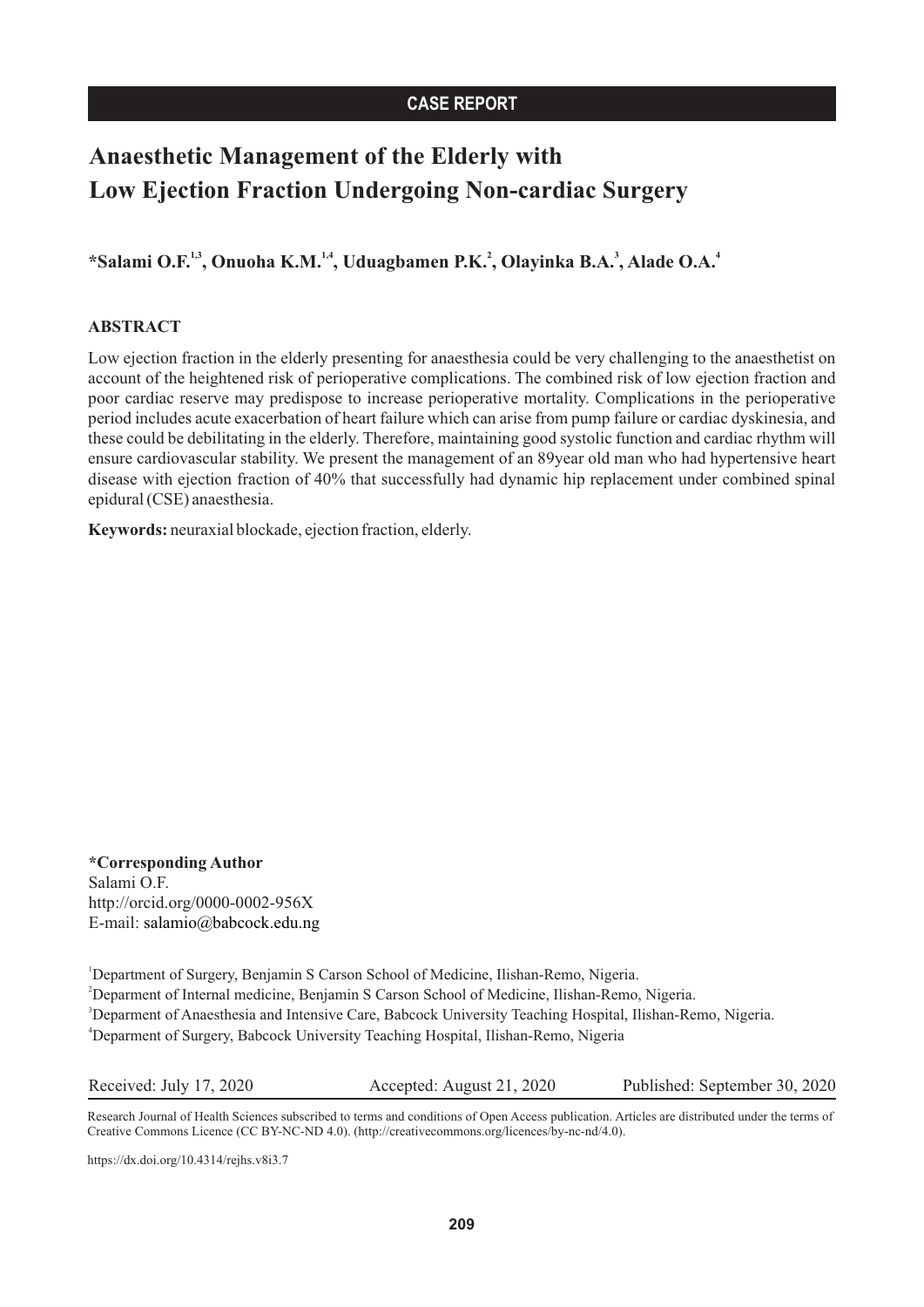## **CASE REPORT**

# **Prise en charge anesthésique des âgées à faible taux d'éjection subissant une chirurgie non cardiaque**

**1,3 1,4 2 3 4 \*Salami O.F. , Onuoha K.M. , Uduagbamen P.K. , Olayinka B.A. , Alade O.A.**

### **Résumé**

Une faible fraction d'éjection chez les âgées se présentant pour une anesthésie pourrait être très difficile pour l'anesthésiste en raison du risque accru de complications péri opératoires. Le risque combiné de faible fraction d'éjection et de faible réserve cardiaque peut prédisposer à une augmentation de la mortalité péri opératoire. Les complications de la période péri opératoire comprennent une exacerbation aiguë de l'insuffisance cardiaque qui peut résulter d'une défaillance de la pompe ou d'une dyskinésie cardiaque, et celles-ci pourraient être débilitantes chez les personnes âgées. Par conséquent, le maintien d'une bonne fonction systolique et d'un bon rythme cardiaque assurera la stabilité cardiovasculaire. Nous présentons la prise en charge d'un homme de 89 ans qui avait une cardiopathie hypertensive avec une fraction d'éjection de 40% qui a eu avec succès une arthroplastie dynamique de la hanche sous anesthésie épidurale rachidienne combinée (AERC).

**Mots-clés** : Blocage neuraxial, fraction d'éjection, personnes âgées

**\* Corresponding Author** http://orcid.org/0000-0002-956X E-mail: salamio@babcock.edu.ng Salami O.F.

<sup>1</sup>Department of Surgery, Benjamin S Carson School of Medicine, Ilishan-Remo, Nigeria. <sup>2</sup>Deparment of Internal medicine, Benjamin S Carson School of Medicine, Ilishan-Remo, Nigeria. <sup>3</sup>Deparment of Anaesthesia and Intensive Care, Babcock University Teaching Hospital, Ilishan-Remo, Nigeria. <sup>4</sup>Deparment of Surgery, Babcock University Teaching Hospital, Ilishan-Remo, Nigeria

Received: July 17, 2020 Accepted: August 21, 2020 Published: September 30, 2020

Research Journal of Health Sciences subscribed to terms and conditions of Open Access publication. Articles are distributed under the terms of Creative Commons Licence (CC BY-NC-ND 4.0). (http://creativecommons.org/licences/by-nc-nd/4.0).

https://dx.doi.org/10.4314/rejhs.v8i3.7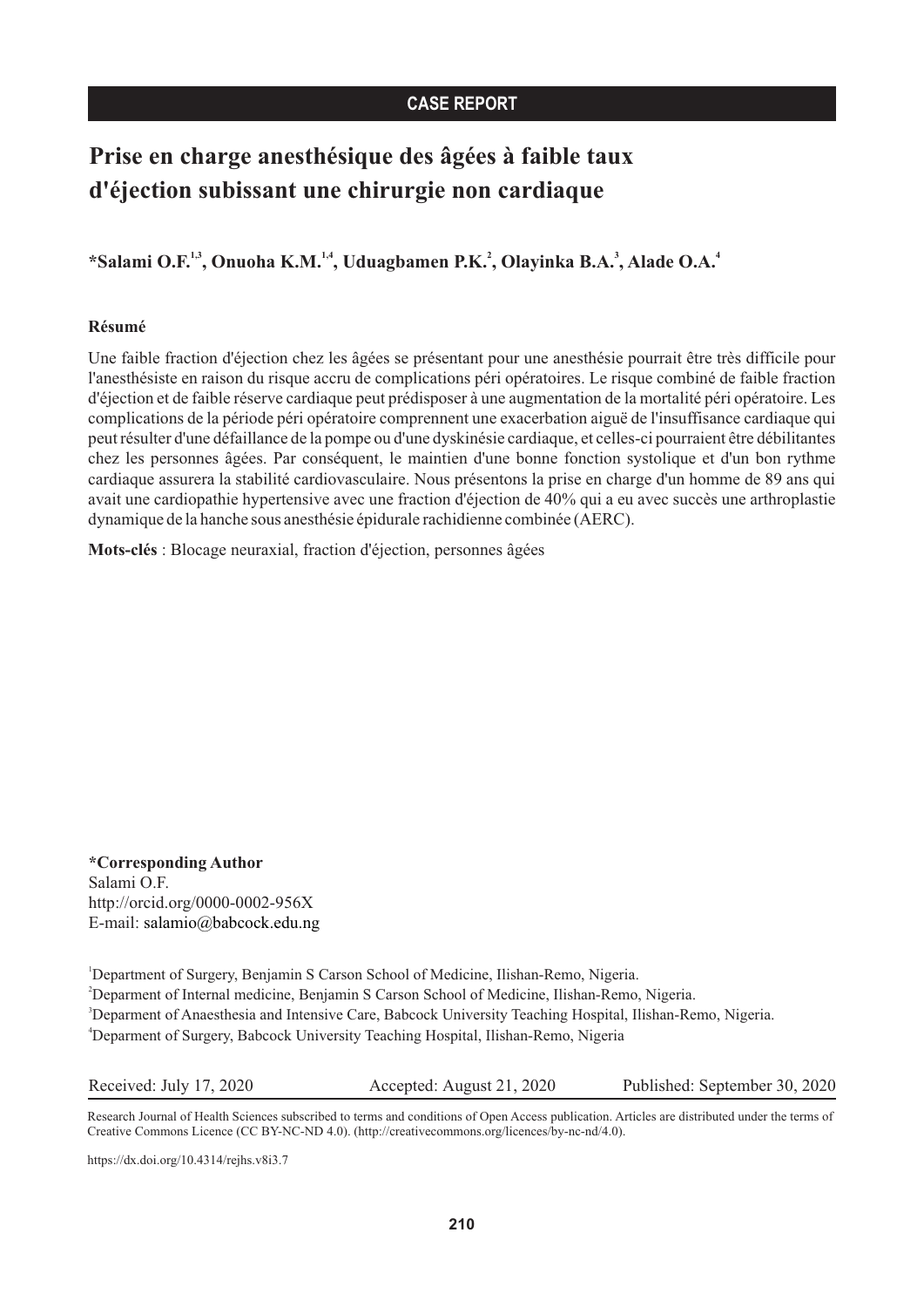in interventional cardiology has resulted in good<br>surgical outcome for many geriatrics with valve disease (regurgitation and stenosis). Mild surgical outcome for many geriatrics with valve disease (regurgitation and stenosis). Mild hackground cardiovascular diseases presenting for tricuspid regurgitation with pulmonary hypertension, background cardiovascular diseases presenting for<br>surgery (1) Eiection fraction (EE) refers to the grade II left ventricular diastolic dysfunction and surgery (1). Ejection fraction (EF) refers to the grade II left ventricular diastolic dysfunction and surgery (1). Ejection fraction fraction of 40%. He was later scheduled for ejection fraction of 40%. He was later scheduled for percentage volume of blood pumped out of the left is equally  $55-$  dynamic left hip screw surgery on account of left ventricle with each heart beat and it is normally 55-<br> $\frac{1}{20\%}$  dynamic left hip screw surgery on<br>The left to moderately reduced EE of 40, 54% is transcervical femoral neck fracture.  $70\%$ . A mild-to-moderately reduced EF of 40 - 54% is a pointer to suboptimal systolic function while EF For his medical conditions his haematocrit was less than 35% often indicates severely compromised optimized via blood transfusion. He received cardiac systolic function. intravenous antibiotics, oral anticoagulant

from very low ejection fraction, for instance, heart though his pulmonary function test was normal) on failure with cardiogenic shock. Heart failure is account of his age, for 2 weeks. The anticoagulant failure with cardiogenic shock. Heart failure is account of his age, for 2 weeks. The anticoagulant reported to account for twice the incidence of was stopped for 7 days prior to surgery. Prereported to account for twice the incidence of was stopped for 7 days prior to surgery. Pre-<br>nostoperative death in the elderly (1) The anaesthetic evaluation showed airway grading postoperative death in the elderly (1). The anaesthetic evaluation showed airway grading<br>maintenance of effective myocardial contractility is (Mallampati) IV and American society of maintenance of effective myocardial contractility is (Mallampati) IV and American society of therefore imperative to ensure effective tissue anesthesiologists assessment (ASA) IV. High risk therefore imperative to ensure effective tissue anesthesiologists assessment (ASA) IV. High risk<br>negligible imperative to ensure of a informed consent was obtained after explaining the perfusion in the perioperative period. The use of informed consent was obtained after explaining<br>Neuraxial blockade has been suggested to produce anaesthetic procedure to the patient and relatives. Neuraxial blockade has been suggested to produce better treatment outcome in patients with At surgery, ECG, non-invasive blood pressure cardiovascular disease undergoing a non-cardiac (BP), pulse rate (PR) and oxygen saturation SPO, surgery compared to general anaesthesia (2). were monitored. Intravenous, (IV) access was

patient with background hypertensive heart disease<br>with low ejection fraction who had dynamic hin of 140/100mmHg and SPO, 95-99% in room air. with low ejection fraction who had dynamic hip of  $140/100$  mmHg and  $SPO<sub>2</sub>$  95- 99% in room air.<br>screw surgery for transcervical femoral fracture Premedication was with IV atropine 0.6mg, screw surgery for transcervical femoral fracture following which the pulse rate rose to between 65 and under combined spinal epidural (CSE) block.

An 89years old male who presented at the accident (CSE) block was given with the patient assisted in the and emergency unit of our hospital with history of left sitting position. The epidural block was sighted at the hip pain and inability to walk due to trauma of two L3-L4 interspace and the epidural catheter fixed at 10 hip pain and inability to walk due to trauma of two<br>weeks duration. He was not a previously diagnosed centimetres, a test dose of 3ml lidocaine with hypertensive or diabetic.  $\alpha$  adrenaline (1: 200 dilution) was administered.

and had pedal oedema up to the proximal third of the  $L4-L5$  interspace with 2mls,  $0.5\%$  heavy<br>left leg He had an enlarged heart and the first second bupivacaine and patient allowed to sit for 3-5mins. left leg. He had an enlarged heart and the first, second<br>and fourth heart sound were heard Serum The level of block was accessed at T8. The vital signs and fourth heart sound were heard. Serum The level of block was accessed at T8. The vital signs electrolytes were not deranged. His haemoglobin were maintained to within 20% of baseline with IV electrolytes were not deranged. His haemoglobin were maintained to within 20% of baseline with IV concentration was  $8\sigma/dl$  and the haematocrit was fluids. No vasopressor was given. Surgery concentration was 8g/dl and the haematocrit was fluids. No vasopressor was given. Surgery<br>25%. A nelvic X-ray showed fractured left femoral commenced lhr after placement of spinal anaesthesia 25%. A pelvic X-ray showed fractured left femoral commenced 1hr after placement of spinal anaesthesia<br>neck. Chest X-ray revealed cardiomegaly (CTR due to dynamic patient positioning and it lasted for neck. Chest X-ray revealed cardiomegaly (CTR due to  $110.189 - 58.2\%$ ) Unfolding of the aortic knuckle 2hrs. 110:189,  $58.2\%$ ). Unfolding of the aortic knuckle with calcific rim and homogenous opacities with air At the end of surgery, epidural injection of 5ml

orthostatic pneumonia was made. Electrocardiogram IV atropine 0.6mg twice intermittently when PR falls<br>(ECG) showed sinus rhythm mild bradycardia with below 60 beats/min. There were no other (ECG), showed sinus rhythm, mild bradycardia with left anterior hemi-block and frequent premature complications intraoperatively or in the

**INTRODUCTION** ventricular contraction (ectopics) and bigeminy. Life style modification in addition to recent advances<br>in interventional cardiology has resulted in good calcified aortic valve with moderate mixed aortic

Life threatening complications could result (dabigatran) and had chest physiotherapy (even<br>very low ejection fraction for instance heart though his pulmonary function test was normal) on

We report the case management of an elderly obtained in both arms using 16G cannula.<br>
Intervity hackground by pertensive heart disease Preoperative vital signs were: Pulse-55-62 /min, BP 76 beats/min. He also had IV antibiotics and 1g tranexamic acid. A preload of IV 500mls normal **CASE REPORT** saline was given, then the combined spinal epidural centimetres, a test dose of 3ml lidocaine with On examination, he was in painful distress, pale Subsequently the spinal anaesthesia was given at the

bronchogram noted in both lower lung zones. 0.125% plain bupivacaine was given for A conclusion of left femoral fracture with postoperative analgesia. Intraoperatively patient had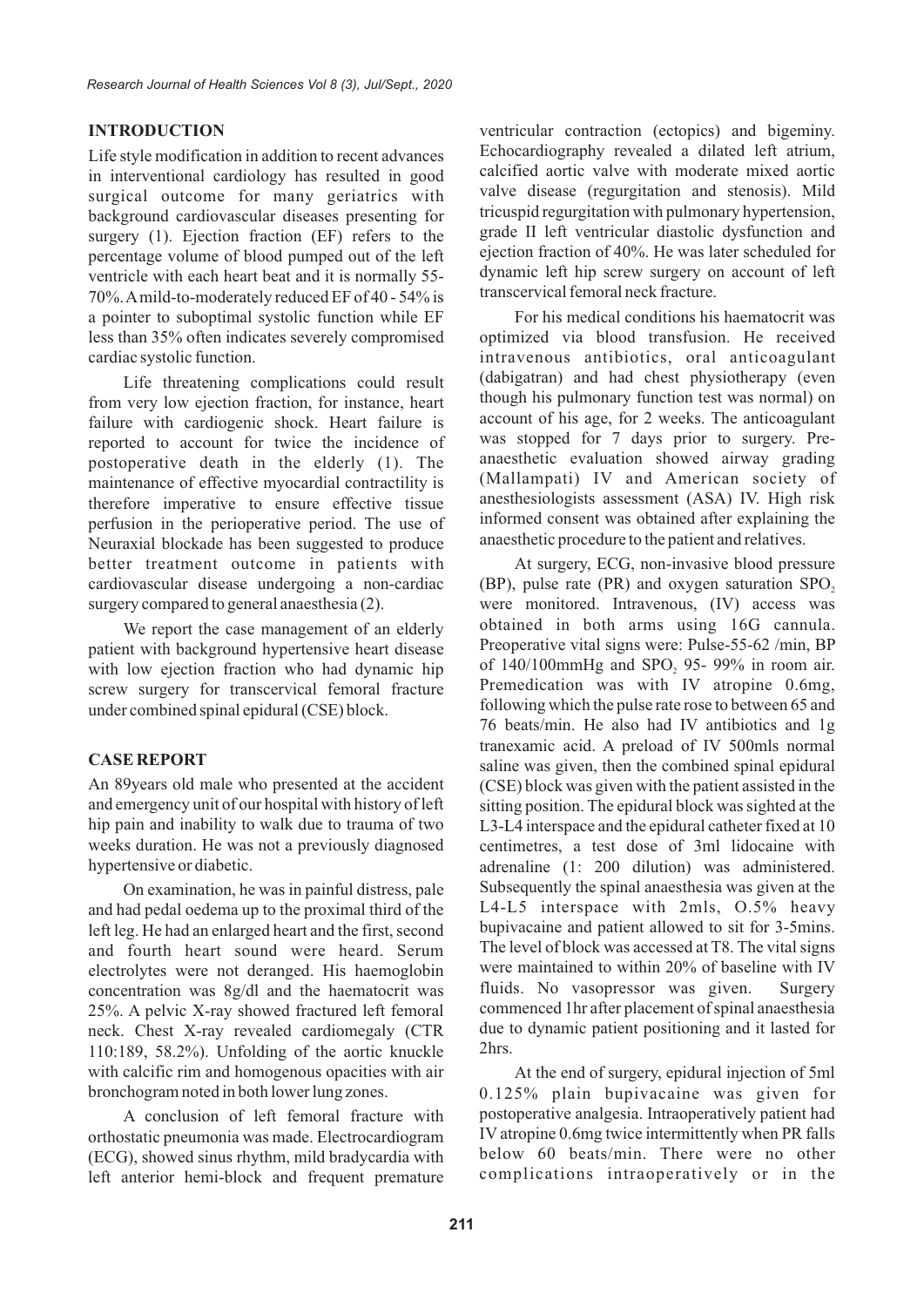was commenced 6 hrs post operatively, volume ratio contractility index (9). physiotherapy and ambulation (with Zimmer frame) Our patient, after preloading with a pint of after 24hrs, and he was discharged on the  $5<sup>th</sup>$  day normal (0.9%) saline had low dose spinal anaesthesia following surgery.

Cardiovascular dysfunction has been reported as the appropriate in the perioperative period.<br>
commonest co-morbid condition found in appropriate in the perioperative period.<br>
A multinational study on the effects of neuraxi preoperative patients presenting for elective

Low ejection fraction often times results from<br>
long standing, poorly controlled hypertension,<br>
diabetes and coronary artery diseases. Assessment of<br>
ejection fraction is necessary to determine the<br>
systolic pump ability o between 40% - 55% may indicate previous heart In conclusion, our report corroborated with attack and values less than 35% can lead to heart other studies (9,12,13) on the favourable outcome of attack, and values less than 35% can lead to heart other studies  $(9,12,13)$  on the favourable outcome of failure (HF). Acute exacerbation of heart failure in equal anaesthetic technique in patients with failure (HF). Acute exacerbation of heart failure in neuraxial anaesthetic technique in patients with the perioderative period may occur in 25% of patients background cardiovascular diseases and low ejection the perioperative period may occur in 25% of patients background  $(4)$ fraction. (4).

Elderly patient with low ejection fraction scheduled for non-cardiovascular surgery presents a **REFERENCES** multiple challenge to the anaesthetist. Aside from the 1. Maile MD, Engoren MC, Tremper KK, Jewell elderly age, the cardiovascular disease carries an F Kheternal S. Worsening preparative heart additional risk factor. It requires optimal preoperative failure is associated with mortality and non-<br>preparation.

can be utilized in the management of patients with retrospective cohort study. Anesth Analg 2014; low ejection fraction undergoing major surgery (5). 119(3):522-532. However, recent guidelines suggest that neuraxial 2. Kristensen SD, Knuuti J, Saraste A. 2014 blockade may be considered for patients with cardiac ESC/ESA Guidelines on non-cardiac surgery:<br>diseases (2).

general anaesthesia is been reported to reduce cardiovascular assessment and management of significantly, perioperative complications (6,7). the European Society of Cardiology (ESC) and Although spinal anaesthesia may result in sudden the European Society of Anaesthesiology haemodynamic fluctuations with compromise, (ESA). Eur J Anaesthesiol 2014; 31(10): 517epidural blockade offers stability in patients with 573. cardiovascular diseases. A combination of both offers 3. Eyelade O, Sanusi A, Adigun T, Adejumo O. an early block and a continuous top-up dose to Outcome of anaesthesia in elective surgical maintain adequate cardiac stability and anaesthesia. patients with comorbidities. Ann Afr Med 2016; Moreover, small/low dose of local anaesthetics has 15:78-82. been documented to minimize hypotension during 4. Smit-Fun V, Buhre WF. The patient with chronic spinal anaesthesia (8).  $\frac{1}{2}$  and  $\frac{1}{2}$  surgery. Curr Opin

Sanatkar *et al* showed that low dose of spinal Anaesthesiol.2016; 29(3):391-6. anaesthetic may help in increasing the ejection  $\overline{5}$ . Ubale P, Mali A, Gujjar P. Anesthetic

postoperative period. Graded oral feeds (clear fluids) fraction due to absence of change in the pressure -

following the epidural citation in the sitting position to avoid high blocks. There was no incidence of **DISCUSSION** hypotension and no vasopressor was given, although

procedures (3).<br> **block** and postoperative epidural analgesia on cardiovascular morbidity and mortality concluded

- E, Kheterpal S. Worsening preoperative heart cardiac complications, but not myocardial General anaesthesia, although very challenging infarction after non-cardiac surgery: a
- cardiovascular assessment and management. Regional blockade used alone or in addition to The Joint Task Force on non-cardiac surgery:
	-
	-
	-